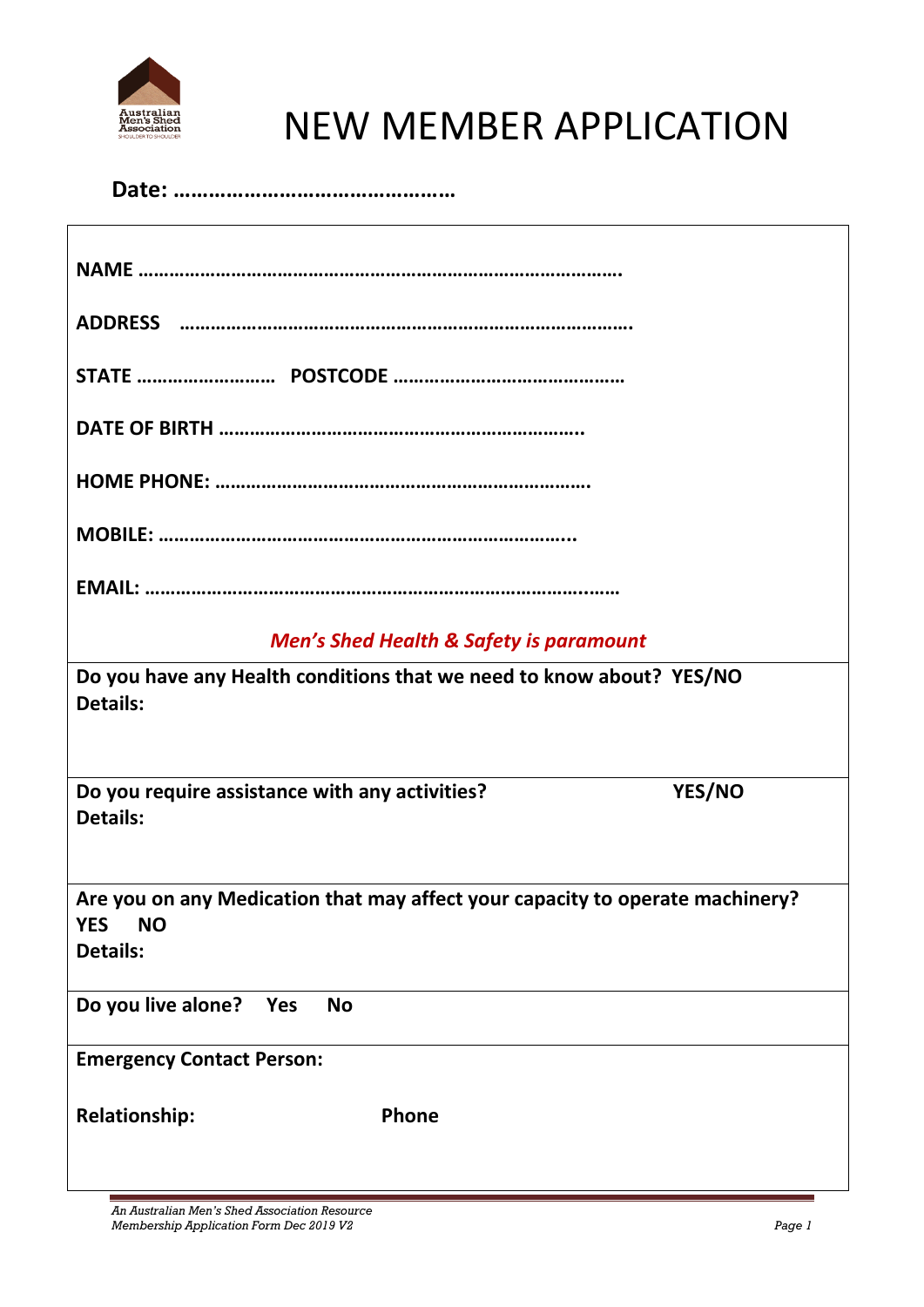| <b>Occupation/s (Past Or Present)</b>                                                 |        |  |
|---------------------------------------------------------------------------------------|--------|--|
|                                                                                       |        |  |
| Were you referred to the Men's Shed by another organisation? Yes No<br><b>Details</b> |        |  |
|                                                                                       |        |  |
| Is your request for membership voluntary                                              | Yes No |  |
| Skills:                                                                               |        |  |
| <b>Hobbies</b>                                                                        |        |  |
|                                                                                       |        |  |
|                                                                                       |        |  |
|                                                                                       |        |  |
| Other information you feel is relevant                                                |        |  |
| <b>Applicant signature</b>                                                            |        |  |
| <b>Date</b>                                                                           |        |  |
| <b>Membership Officer</b>                                                             |        |  |
| <b>Date</b>                                                                           |        |  |
| <b>Signed</b>                                                                         |        |  |
| <b>Induction to Men's Shed Completed</b>                                              |        |  |
| <b>All Forms Completed</b>                                                            |        |  |
| <b>Comments</b>                                                                       |        |  |